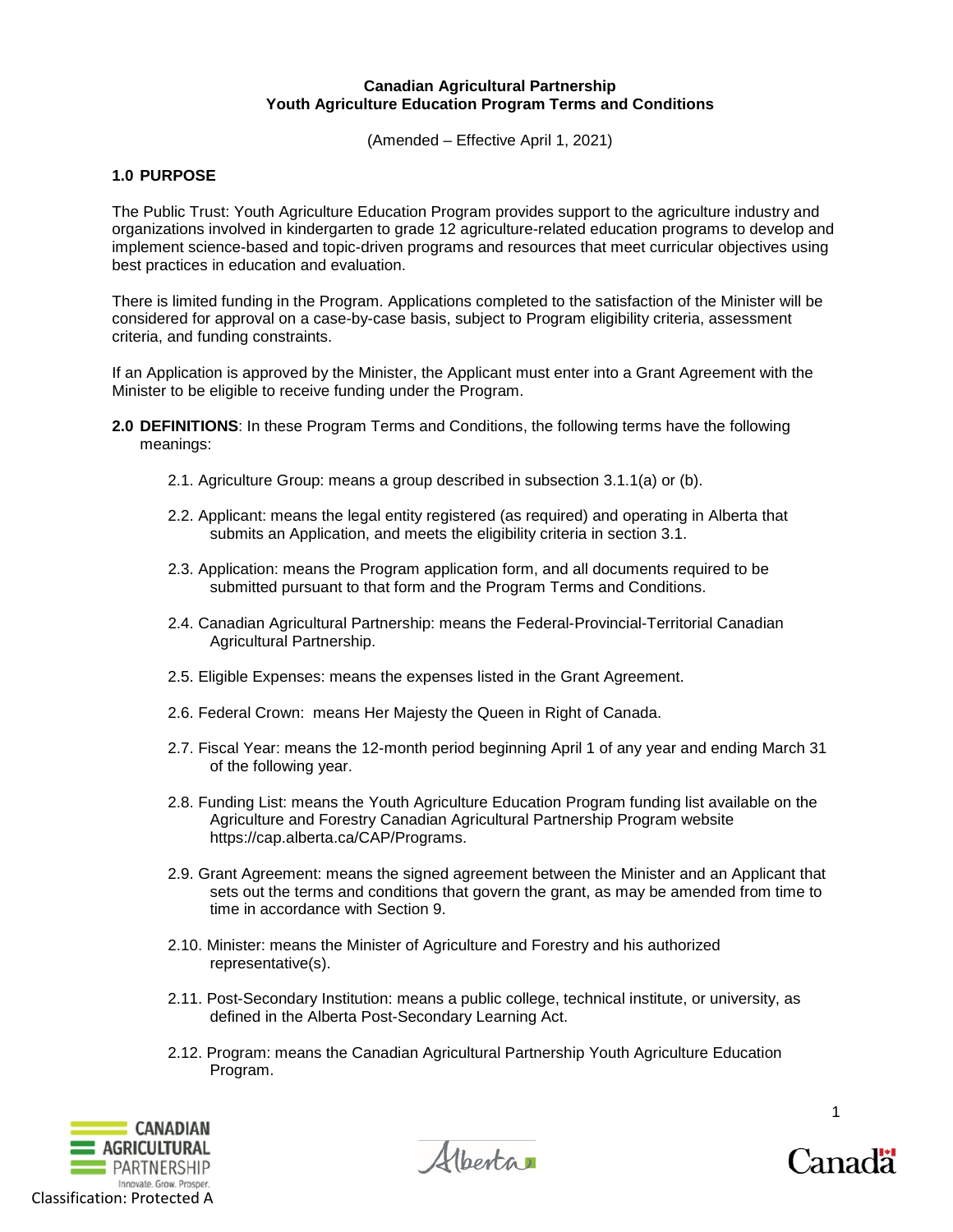- 2.13. Program Term: means the time period for the Program, being April 1, 2018 to March 31, 2023.
- 2.14. Program Terms and Conditions: means the terms and conditions for the Program set out in this document, as may be amended.
- 2.15. Project: means the activities described in the Grant Agreement that have Eligible Expenses associated with them.
- 2.16. Project Term: means the period between the start date and the end date stated in the Grant Agreement.
- 2.17. Provincial Crown: means Her Majesty the Queen in the Right of Alberta
- 2.18. Statement of Certification: means the statement of certification in the Program Application.

### **3.0 ELIGIBILITY**

- 3.1. Eligible Applicants
	- 3.1.1. Subject to section 3.1.2, to be eligible to apply to the Program, an Applicant must be:
		- a. an agricultural group registered under the Societies Act (Alberta), such as an applied research/forage association;
		- b. an agriculture commodity group registered under the *Marketing of Agricultural Products Act* ;
		- c. a Post-Secondary Institution;
		- d. a school district;
		- e. an incorporated not-for-profit organization; or
		- f. a recognized (as determined by the Minister) form of rural municipal government in Alberta, including a Municipal District (including a County and Hamlet), a Special Area, a Specialized Municipality or an Improvement District.
	- 3.1.2. A non-agriculture entity must demonstrate collaboration with an Agriculture Group, in terms of the Agriculture Group providing the non-agriculture entity with support for the Project, such as making in-kind contributions (manpower, equipment), providing resources and expertise, or providing guidance on agriculture education program development and implementation.
- 3.2. Ineligible Applicants
	- 3.2.1. The following entities are not eligible to apply to the Program:
		- a. kindergarten to grade 12 individual schools;
		- b. individuals; and
		- c. any other person deemed by the Minister to be ineligible.
- 3.3. Eligible Activities (must be approved by the Minister)
	- 3.3.1. Refer to the Funding List for the list of eligible activities, and the requirements that eligible activities must satisfy.
	- 3.3.2. In completing a Project under the Program, the Applicant must:





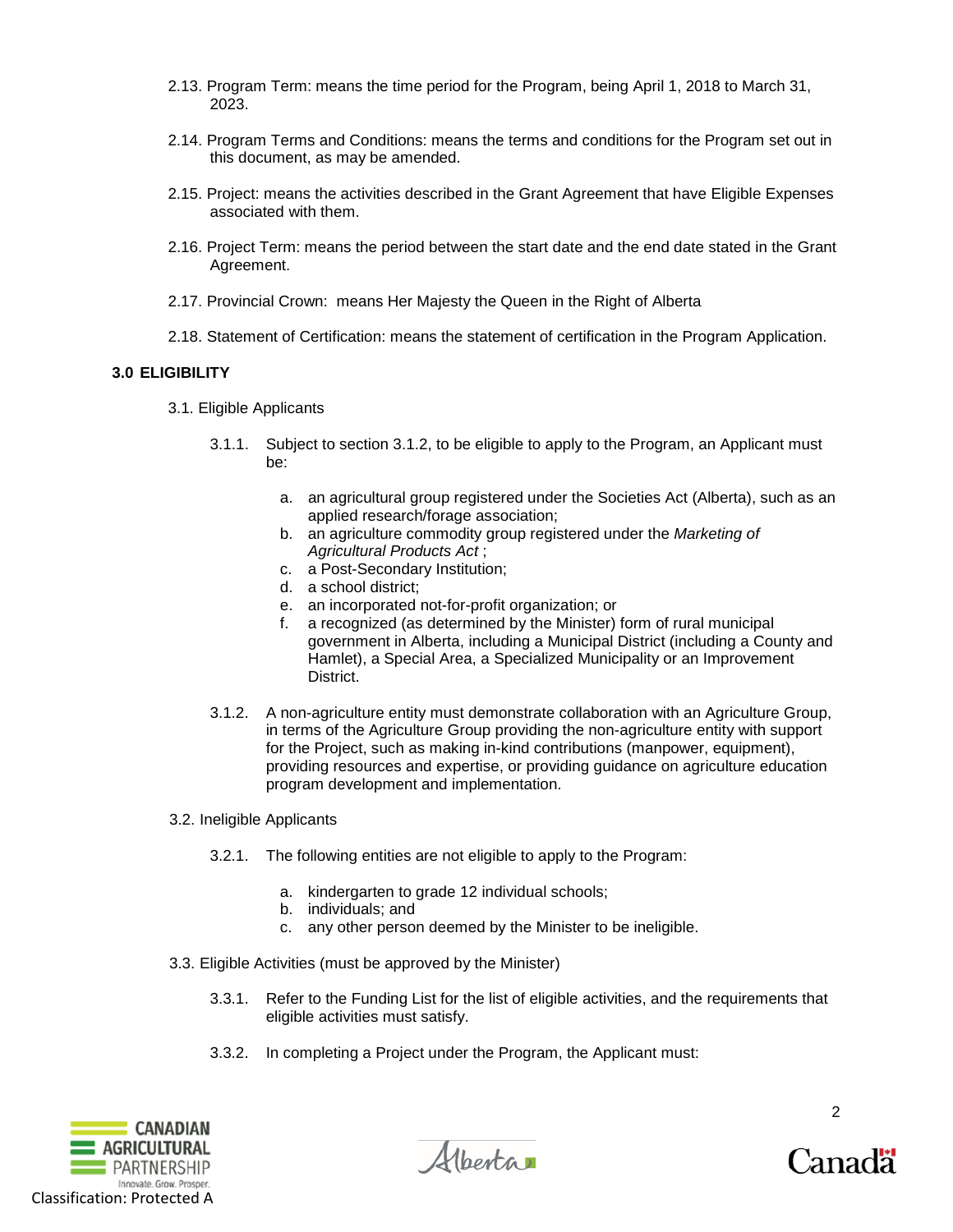- a. comply with all requirements stated in the Funding List with respect to the eligible activities;
- b. comply with all applicable laws and regulations; and
- c. obtain all required governmental approvals prior to commencing the Project, including those related to public health and safety, labour codes and standards, care and use of animals in research, wildlife habitat, and environmental protection.
- 3.3.3. Acceptance of an Application under the Program creates no obligations on the part of the Provincial Crown or Federal Crown to provide licenses or approvals under any legislation.
- 3.4. Ineligible Activities
	- 3.4.1. Activities that are not eligible under the Program and which must not be included in an Application are listed in the Funding List.
- 3.5. Eligible Expenses (must be approved by the Minister)
	- 3.5.1. Expenses that may be included in an Application are the expenses identified in the Funding List with respect to each eligible activity.
	- 3.5.2. All travel expenses incurred by the Applicant in conducting the Project must be in accordance with the Alberta Canadian Agricultural Partnership Travel Expense Policy posted on the Alberta Canadian Agricultural Partnership website [\(https://cap.alberta.ca/CAP/index.html\)](https://cap.alberta.ca/CAP/index.html) as may be amended from time to time.
	- 3.5.3. In incurring Eligible Expenses, the Applicant must follow a process that is transparent, fair, and promotes the best value for the money expended. Eligible Expenses incurred by the Applicant must be at competitive prices that are no greater than fair market value.
	- 3.5.4. If the Minister, in his sole discretion, considers the amount of any Eligible Expense claimed by the Applicant to be unreasonable, the Minister may adjust the amount of that Eligible Expense to an amount the Minister considers reasonable.
	- 3.5.5. If an Applicant is approved, all Eligible Expenses must be invoiced to, and paid by, the Applicant during the Project Term.
	- 3.5.6. The earliest date that a Project Term may begin is six months prior to the application deadline stated on the Program website for the application cycle that the Applicant is applying to.
- 3.6. Ineligible Expenses
	- 3.6.1. Expenses that are not eligible for payment under the Program and which must not be included in an Application are listed in the Funding List.

# **4.0 PROGRAM ASSESSMENT CRITERIA**

- 4.1. Program assessment criteria by which Applications will be assessed are:
	- a. the extent to which the Project demonstrates current educational practices in accordance with Alberta Education Curriculum;
	- b. the extent to which the Project allows for impact assessments to be conducted;



Albertar

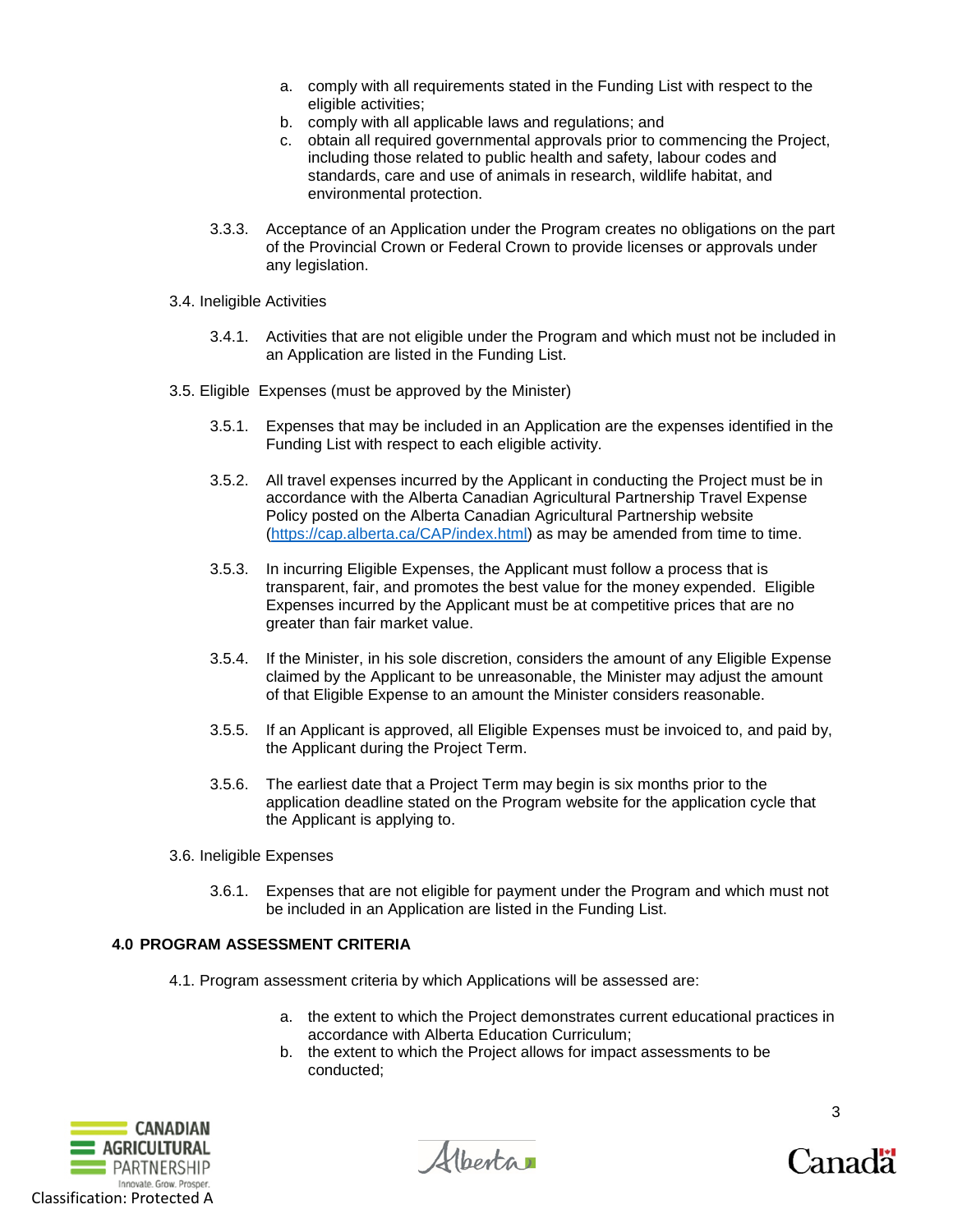- c. the extent to which the Project develops, expands, or adapts science-based and topic-driven agriculture education programs and resources;
- d. the extent to which the Project is "delivered"; meaning that it includes interaction with students and teachers;
- e. the extent to which the Project proposal demonstrates a logical approach to implementation and ability to deliver the Project;
- f. the impact of the Project relative to the overall Project investment;
- g. the extent to which the Project increases knowledge and capacity of kindergarten to grade 12 teachers and students in Alberta;
- h. If the Applicant is an Agriculture Group, the Applicant's degree of collaboration with other groups on the Project; and
- i. If the Applicant is a non-agriculture entity, the Applicant's degree of collaboration with Agriculture Groups on the Project.
- 4.2. While Projects targeting kindergarten to grade 12 are eligible, priority will be given to Projects targeting grades 7 to 12.

# **5.0 APPLICATIONS**

- 5.1. There is limited funding in the Program. Applications will be considered for approval on a case-by-case basis. Applications will be evaluated and recommended for approval according to the eligibility criteria, assessment criteria, and funding constraints.
- 5.2. Applications must include:
	- a. a completed Program application form, signed by an authorized representative, and all documents required to be submitted pursuant to that form;
	- b. all documents required to demonstrate that the Applicant has the necessary capacity (including financial and other resources) to complete the activities included in the Application (e.g. Quotations or invoices for capital requests, business plan, letters of support to justify market demand, status of financing for Project, market studies, etc.); and
	- c. all supplementary documentation requested by the Minister.
- 5.3. Applications must be received by the Minister or postmarked on or before the date specified on the Canadian Agricultural Partnership – Youth Agriculture Education Program website Applications must be delivered to [CAP.PublicTrust@gov.ab.ca](mailto:CAP.PublicTrust@gov.ab.ca) or to:

Canadian Agricultural Partnership – Youth Agriculture Education Program Provincial Building 4705 49 Avenue Stettler, AB T0C 2L2

- 5.4. The maximum amount of funding that an Applicant may be approved for in one Application is stated in the Funding List.
- 5.5. Applicants are generally expected to complete Projects themselves, but it is recognized that they may have to contract with other entities to complete parts of the Project.
	- 5.5.1. If an Applicant knows when submitting their Application that they will be contracting with other entities to complete parts of the Project, the Applicant must include the following in their Application:
		- a. a description of the parts of the Project that will be completed by other entities; and



Hberta

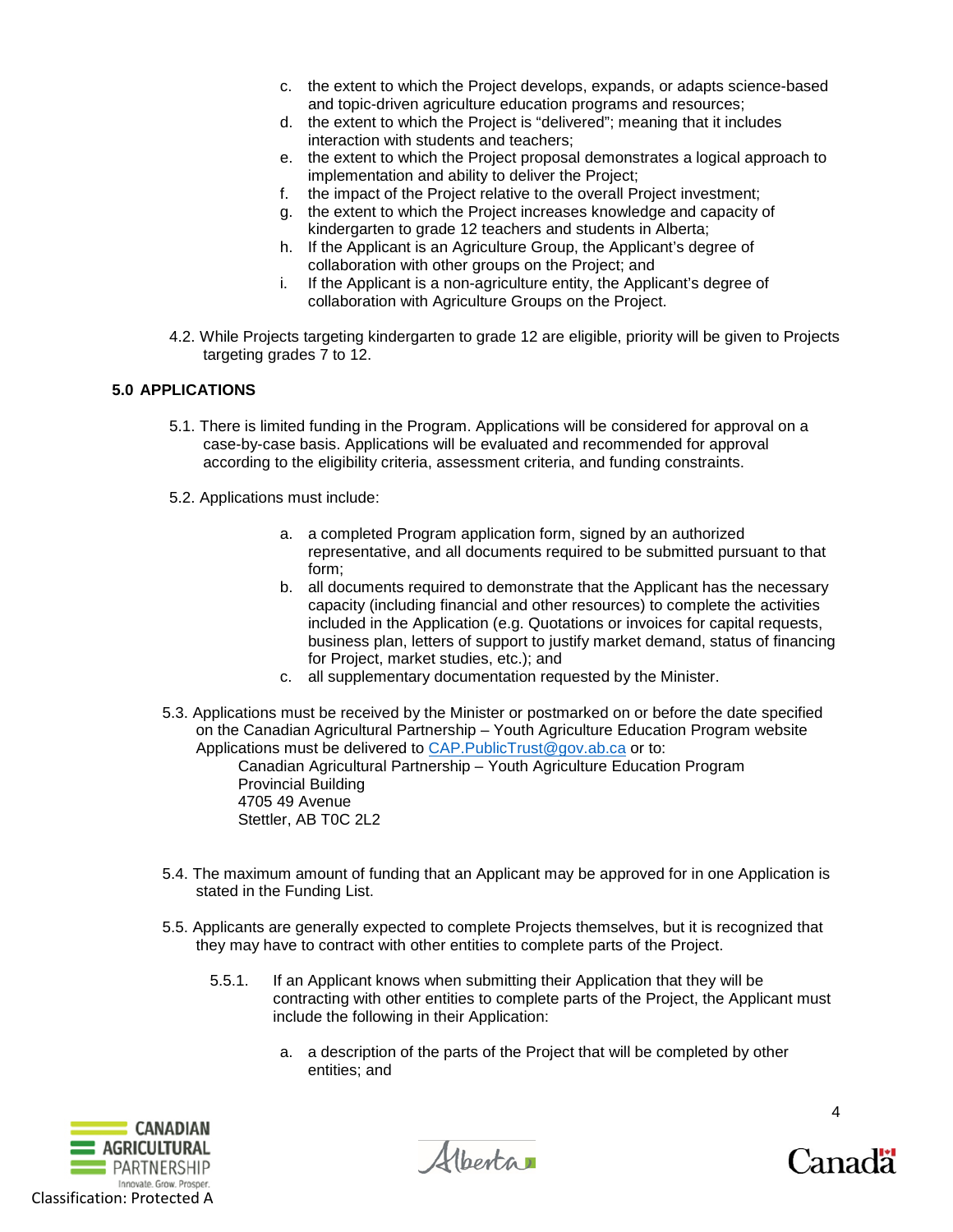- b. rationale for why it is necessary for the Applicant to contract with other entities to complete these parts of the Project.
- 5.5.2. If an Applicant decides to contract with other entities to complete parts of the Project once the Applicant has entered into a Grant Agreement, the Applicant must give written notice to the Minister that includes the information described sections 5.5.1(a) and (b).
- 5.6. The Minister may reject any Application that is inaccurate, incomplete or ineligible in the sole discretion of the Minister.
- 5.7. The Minister may transfer an Application submitted for the Program to another Alberta Canadian Agricultural Partnership program to be evaluated for eligibility if the Applicant's Application under the Program is ineligible and the Applicant has consented as required in the Application form.
- 5.8. Applications must be signed by or on behalf of a properly authorized representative. The Minister may require evidence of authorization. Designates are not permitted to sign Applications unless they have Power of Attorney (submitted with the Application). Either executors or administrators can sign on behalf of estates.
- 5.9. An Application will not be considered complete unless the Statement of Certification is signed.
- 5.10. Submission of an Application does not entitle an Applicant to a grant under the Program.
- 5.11. The Applicant acknowledges that the grant may not be sufficient to cover the entire cost of the Project, and that the Applicant shall be solely responsible for raising funds from other sources to complete the Project. The Applicant acknowledges that the grant is the only financial assistance the Minister will provide under the Program to the Applicant for the Project.
- 5.12. If an Application is approved by the Minister, the Applicant must enter into a Grant Agreement with the Minister to be eligible to receive funding under the Program.

### **6.0 FUNDING LEVELS**

- 6.1. The Program provides grants on a cost-shared basis to cover Eligible Expenses for approved Projects up to a maximum of \$200,000 per Applicant in each Fiscal Year of the Program Term.
- 6.2. Eligible Expenses will be cost-shared as follows, subject to any maximum amounts stated in the Funding List.
- 6.3. Funding received through any other Canadian Agricultural Partnership programs may not be used toward the cost-share requirements of the Program.
- 6.4. Funding received through other federal, provincial and municipal governments cannot exceed 100% of the Eligible Expenses claimed by the Applicant and paid under the Program. The amount of the grant shall be adjusted so that the total government funding for Eligible Expenses does not exceed 100% of these expenses.
- 6.5. In the event that federal or provincial funding levels are changed to the extent that the money available to the Minister to make the grant is reduced or eliminated, the Minister may, in his sole discretion, cancel or reduce the amount of the grant.

### **7.0** PAYMENTS



Alberta

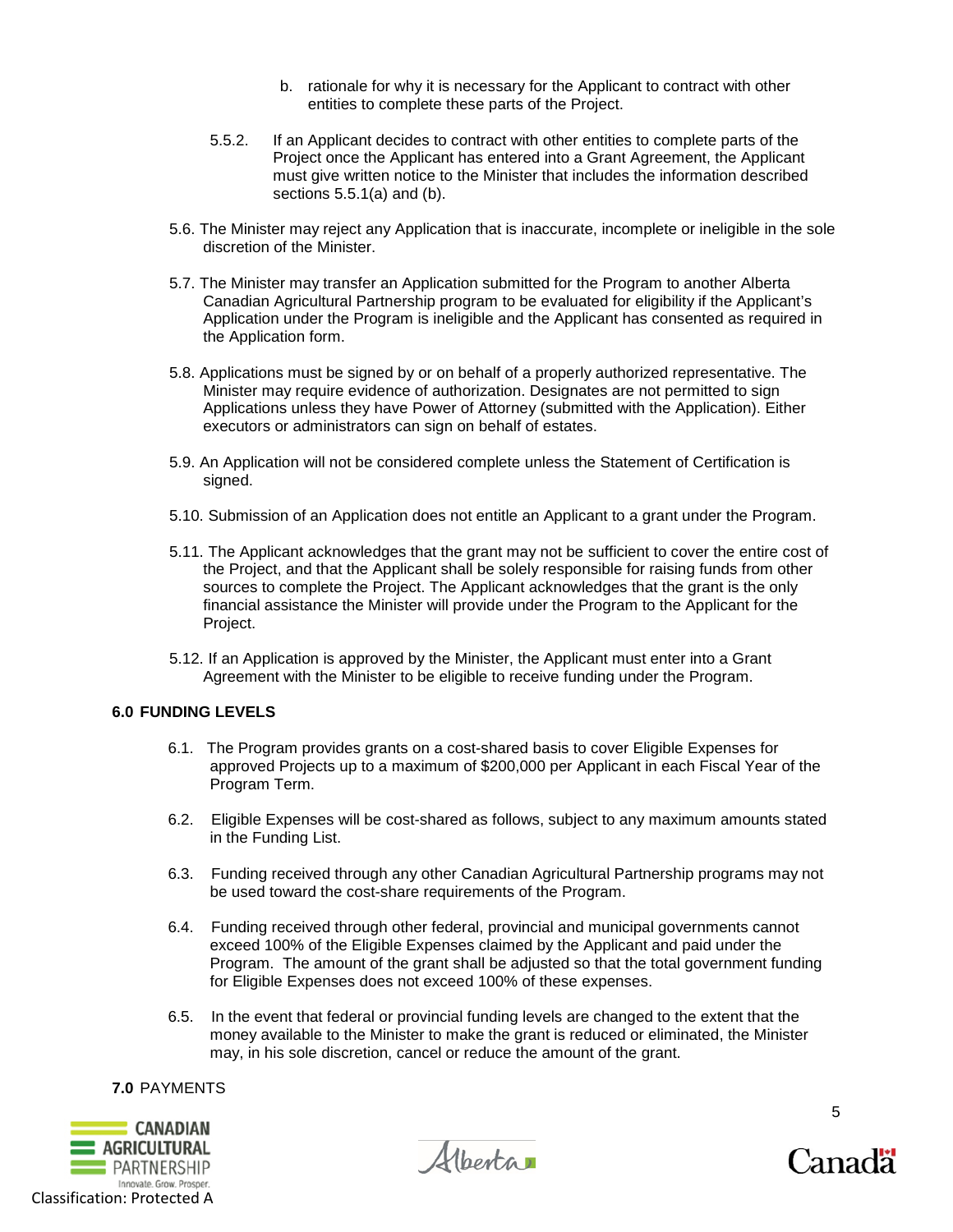- 7.1. Successful Applicants will be required to enter into a Grant Agreement with the Provincial Crown prior to any payment being made.
- . 7.2. The grant will be paid to the Applicant pursuant to the schedule stated in the Grant Agreement, which shall be based on the timelines of the Project.
- 7.3. The only Eligible Expenses which the Applicant may claim are the Eligible Expenses listed in the Grant Agreement which are directly incurred by the Applicant in completing the Project during the Project Term, unless otherwise authorized by the Minister.
- 7.4. The determination of whether an expense incurred by the Applicant constitutes an Eligible Expense that is eligible for payment is at the sole discretion of the Minister.
- 7.5. Eligible Expenses shall be calculated based on the actual out of pocket cost to the Applicant (i.e. cost of the Eligible Expense less any rebates, discounts, incentives and/or credits, whether provided at the time of purchase or at a later date).
- 7.6. Projects and Eligible Expenses qualify only once for payment under the Program.
- 7.7. The amount of the grant stated in the Grant Agreement shall be adjusted based on the Eligible Expenses claimed by the Applicant and approved by the Minister, but shall not exceed the amount stated in the Grant Agreement.
- 7.8. Applicants cannot assign or defer any payment under this Program.
- 7.9. Payments may be considered farm support payments, and AGR-1 tax slips will be issued in the name of the Applicant, if applicable.
- 7.10. The Applicant shall not return for refund any items for which the Applicant has received a payment under the Program.
- 7.11. With the exception of items that are permanently affixed to the Applicant's land and the Applicant sells their land, the Applicant shall not sell or trade any items for which the Applicant has received a payment under the Program for at least three years after the end of the Project Term.

# **8.0 REPORTING REQUIREMENTS**

- 8.1. Unless otherwise specified by the Minister, the Applicant shall provide the Minister with status reporting, to the Minister's satisfaction and by the dates specified by the Minister in the Grant Agreement, detailing:
	- a. the status of the grant proceeds, including a financial report detailing all expenditures of the grant proceeds for the period covered by the status report and cumulative for the Project, and the amount of grant proceeds currently held by the Applicant;
	- b. any other grants from any level of government in respect of the Project;
	- c. all documentation and calculations used to determine the Eligible Expenses, including without limitation copies of relevant invoices and receipts;
	- d. any material events, developments or circumstances arising in relation to the Project; and
	- e. any other information requested by the Minister.

The Minister may require that any status report be reviewed, assessed, and reported on by the Applicant's auditors. Upon request by the Minister, the Applicant will in a timely manner elaborate on any particular aspect of any status report.





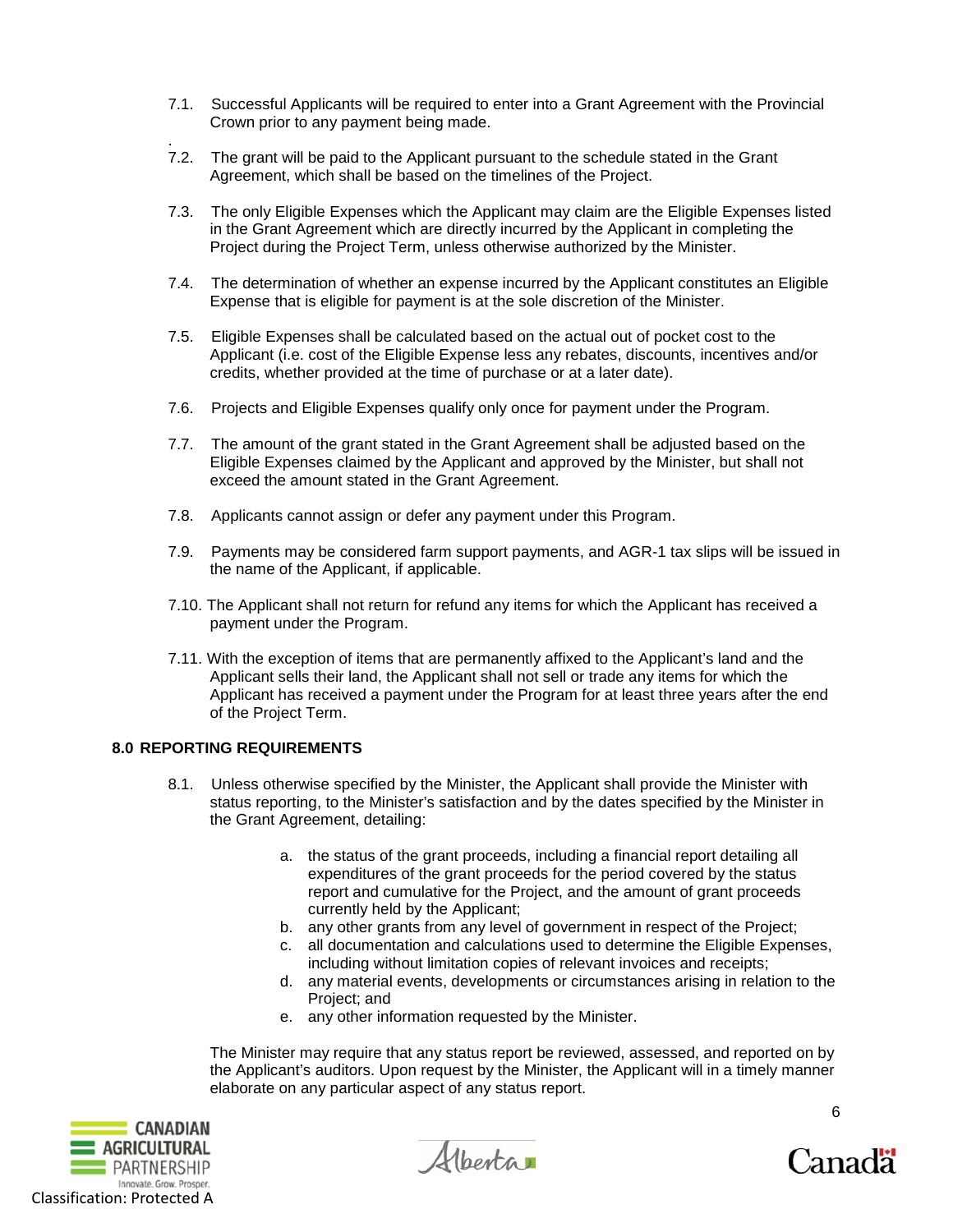- 8.2. Unless otherwise specified by the Minister, the Applicant shall provide the Minister with a final report, in the form provided by the Minister and completed to the Minister's satisfaction, by the date specified by the Minister in the Grant Agreement or by no later than 30 days after the earlier termination of the Grant Agreement, whichever occurs first, detailing:
	- a. a list of activities completed by the Applicant in relation to the Project;
	- b. a report of the Applicant's success in meeting the Project's objectives;
	- c. a description of the successful aspects of the Project, as well as any opportunities for improvements;
	- d. compiled information from the impact evaluations;
	- e. copies of all resource materials produced by the Applicant in relation to the Project;
	- f. a financial report certified by a financial officer of the Applicant detailing all expenditures of the Project in relation to the activities listed in the Application, the expenditures attributed to the grant proceeds, and the expenditures attributed to other funding sources for the Project, including the Applicant's contribution; and
	- g. any other information requested by the Minister.

The Minister may require that the final report be reviewed, assessed, and reported on by the Applicant's auditors. Upon request by the Minister, the Applicant will in a timely manner elaborate on any particular aspect of the final report.

- 8.3. The Minister may request the Applicant to submit additional reports during the Project Term which the Applicant shall submit, to the Minister's satisfaction, by the dates specified by the Minister.
- 8.4. The Applicant agrees to cooperate with the Minister in the completion of any audit, evaluation, or inspection of the Project or of the grant.

# **9.0 AMENDING GRANT AGREEMENTS**

- 9.1. A Grant Agreement may be amended as follows during the Project Term:
	- a. The Applicant may submit a written request to the Minister outlining and justifying the proposed amendments for the following:
		- i. activities described in s. 3.3.1 be added to the Grant Agreement, or that approved activities described in the Grant Agreement be removed;
		- ii. expenses described in s. 3.5.1 be added to the Grant Agreement, or that Eligible Expenses listed in the Grant Agreement be removed; or
		- iii. the Project Term be changed.
	- b. If the Minister approves a proposed amendment, the Grant Agreement will be amended accordingly.
- 9.2. Amendments to the Grant Agreement are in the discretion of the Minister.
- 9.3. The Minister is not required to approve any proposed amendment to a Grant Agreement.
- 9.4. Prior to the Applicant entering into an amending agreement with the Minister, any activities undertaken by the Applicant or expenses incurred by the Applicant that are not described in the Grant Agreement are undertaken and incurred by the Applicant at the Applicant's own risk and sole cost, as the activities may not be approved or funded by the Minister.



Albertar

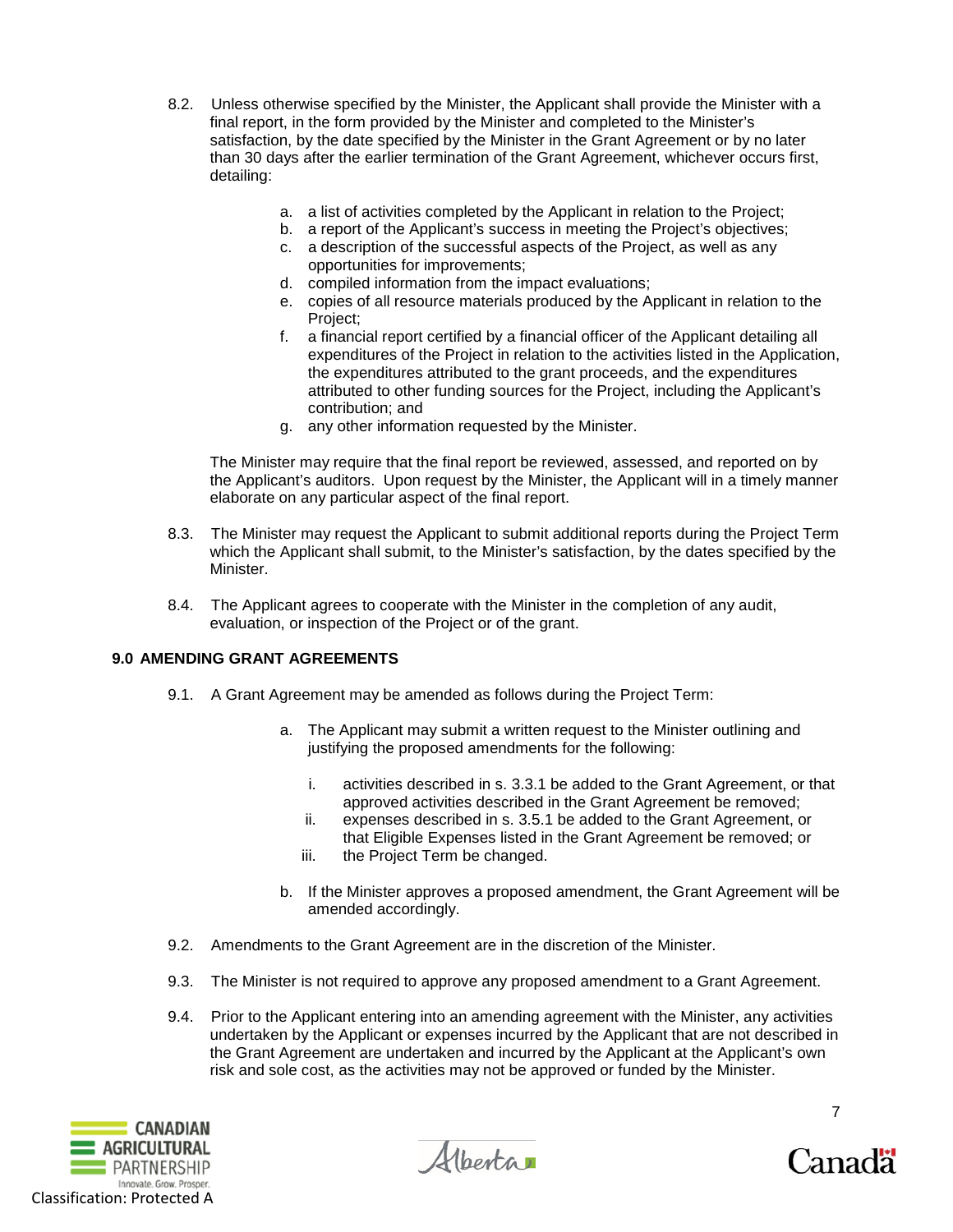- 10.1. The Applicant must submit documentation to establish, to the satisfaction of the Minister, that the Applicant incurred and paid all of the Eligible Expenses claimed. Documents the Applicant may provide to do this include:
	- a. invoices for the claimed Eligible Expenses that are in the Applicant's name; and
	- b. proof of payment by the Applicant for the claimed Eligible Expenses.

The Applicant must also provide any other documentation requested by the Minister that the Minister requires to be satisfied that the Applicant incurred and paid all the Eligible Expenses claimed.

- 10.2. All items on an invoice submitted by the Applicant must be listed separately, and the cost for each Eligible Expense must be clearly identified.
- 10.3. The Applicant consents to the Minister releasing any information contained in the Application, or related to it, and obtained by the Minister in the course of verifying the Application, to any other government department, agency or other body for the purposes of verifying the Application, determining the Applicant's eligibility for the Program, or both. The Applicant expressly authorizes the Minister to obtain information from any government department, agency or other body to verify the contents of the Application and to determine the Applicant's eligibility for this Program.
- 10.4. The Applicant shall carry out its financial functions under the Grant Agreement in accordance with generally accepted accounting principles.
- 10.5. The Applicant agrees to give the Minister and representatives of the Minister access to examine their operation from the effective date of the Grant Agreement until six years following the end of the Project Term. The Applicant agrees to make available to the Minister all records, books of account, income tax returns, invoices, databases, and audit and evaluation reports in relation to the Project that are necessary for the audit and evaluation of the Project. If the Applicant fails to provide such information within a reasonable time on reasonable notice, as determined by the Minister, the Applicant may be required to refund any payments received for the Project under the Program, as well as forfeit any future payments for the Project under the Program.
- 10.6. From the effective date of the Grant Agreement until six years following the end of the Project Term, the Applicant shall maintain separate accounting records for the Project and make them available for inspection by the Minister and representatives of the Minister (including the Auditor General of Alberta or any other auditor of the Project engaged by the Minister at its own expense) at all reasonable times upon reasonable notice.

# **11.0 INSPECTION**

11.1. If an Application is approved, from the effective date of the Grant Agreement until three years following the end of the Project Term, the Minister is entitled, at reasonable times and upon reasonable notice to the Applicant, to attend the operation of the Applicant for the purpose of examining items pertinent to the Project in order to assess whether the Applicant is in compliance with the Grant Agreement.

### **12.0 NON-COMPLIANCE**

12.1. Any one or more of the following shall constitute an event of default ("Event of Default"):



Alberta

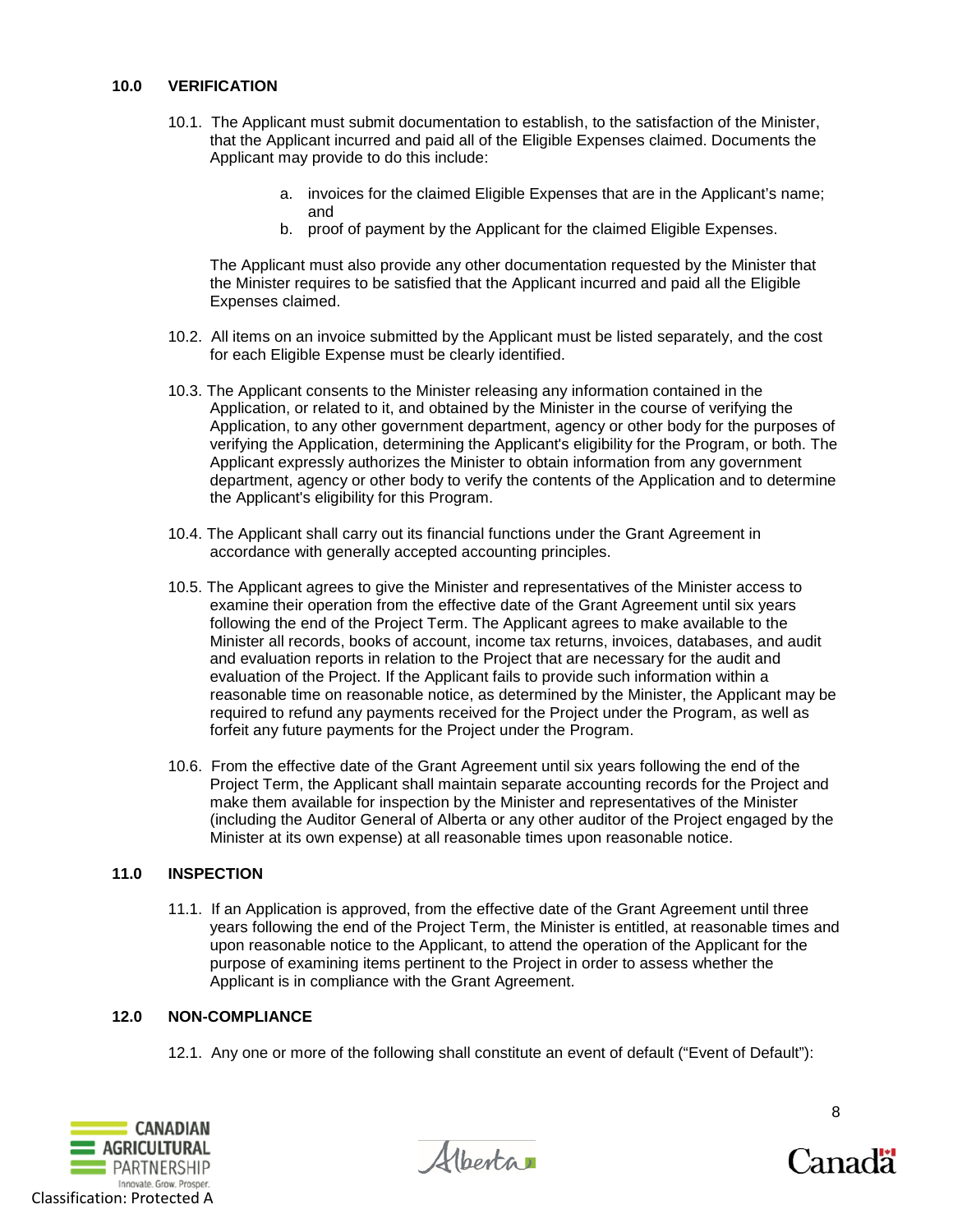- a. failure of the Applicant to make satisfactory progress on the Project pursuant to the Grant Agreement, in the sole discretion of the Minister;
- b. failure of the Applicant to comply with any of its obligations under the Grant Agreement, in the sole discretion of the Minister;
- c. the Applicant ceases to carry out the Project during the Project Term, in the sole discretion of the Minister;
- d. the Applicant becomes insolvent or ceases to carry on its operations during the Project Term; and
- e. a resolution is passed or an application is made for winding up, dissolution, liquidation or amalgamation of the Applicant during the Project Term.
- 12.2. Upon the occurrence of an Event of Default:
	- a. in addition to any other remedy under the Grant Agreement or at law, the Minister may do one or more of the following:
		- i. withhold payments of the grant to the Applicant;
		- ii. demand that the Applicant immediately repay to the Minister up to the full amount of the grant. Any such amount shall be a debt due to and recoverable by the Minister;
		- iii. terminate the Grant Agreement; and
	- b. the Minister may require the Applicant to do one or more of the following, and depending on the requirement, the Applicant shall immediately:
		- i. make no further commitments for expenditures and make no further disbursements that would be Eligible Expenses, except with the Minister's prior written approval;
		- ii. pay to the Minister the amount demanded pursuant to s.  $12.2(a)(ii)$ ; and
		- iii. provide an accounting of the full amount of the grant with an audit report.

### **13.0 COMMUNICATIONS**

- 13.1. The Applicant shall not make any public announcement or issue any press release regarding the entering into of this Agreement, the making of the Grant, or activities under the Agreement except in consultation with the Minister and with the approval of the Minister as to the content of the announcement or press release, which approval shall not be unreasonably withheld.
- 13.2. Communications and communication material related to the Program must be approved by the Minister.
- 13.3. The Applicant shall adhere to the Canadian Agricultural Partnership communication standards as amended for all communications related activities related to the Project, by ensuring that:
	- a. the Canadian Agricultural Partnership graphic standard, the official mark Alberta, and the official mark Canada are applied and represented in this order; and
	- b. the official mark Canada and the official mark Alberta are applied equally.

Electronic copies of the Canadian Agricultural Partnership graphic standard, the official mark Alberta, and the official mark Canada may be obtained from the Minister upon request.

### **14.0 INTELLECTUAL PROPERTY**





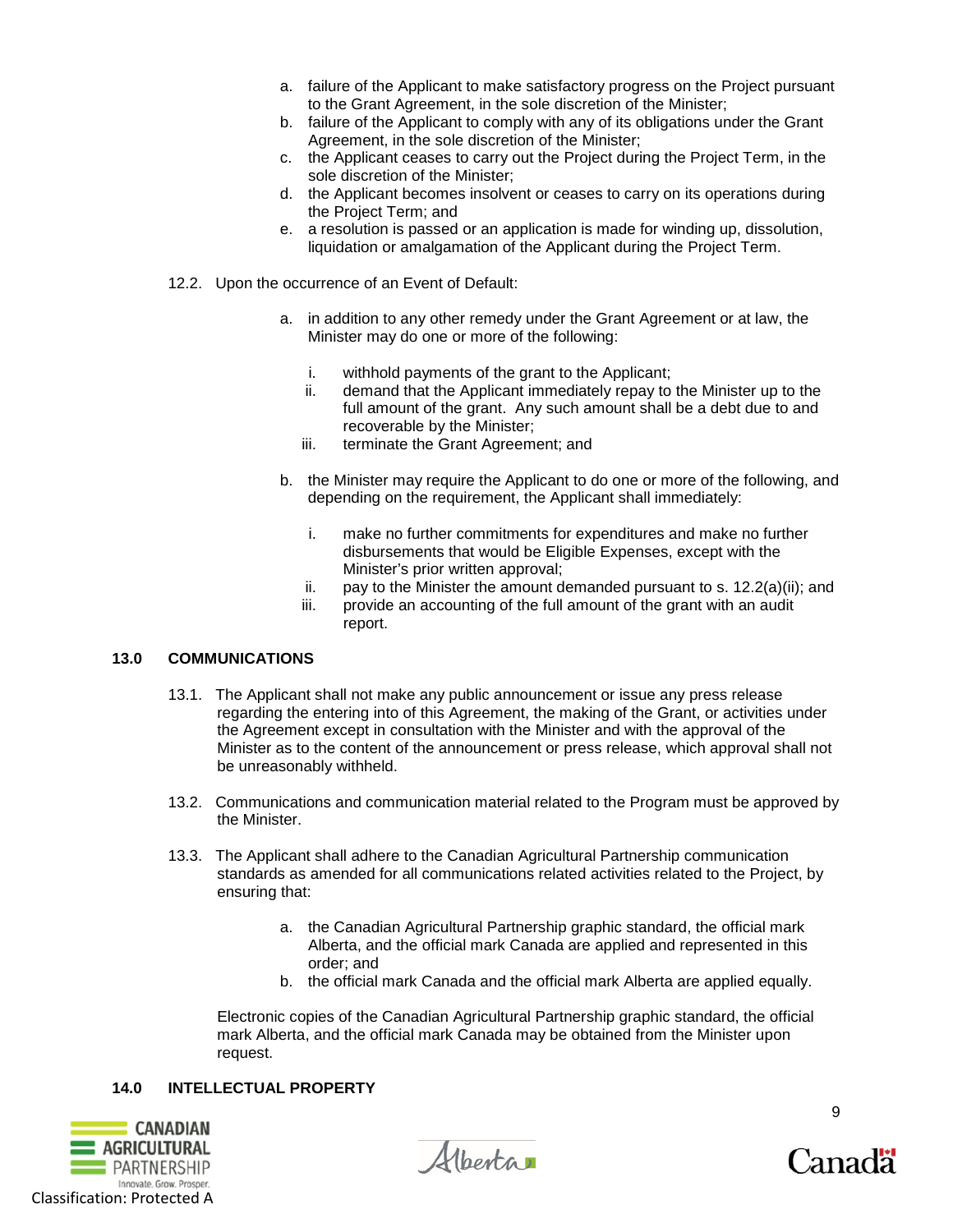- 14.1. The Applicant shall own any intellectual property, including copyright, trademarks and patents over the materials developed or arising from the course of carrying out the Project, unless otherwise specified in the Grant Agreement.
- 14.2. Although the Minister is not intended to have ownership of copyright or any other intellectual property generated by the Applicant in the course of completing the Project, the Minister shall be entitled to make such non-commercial use of any intellectual property delivered in the Applicant's reporting as it sees fit (including excerpts therefrom), and the Applicant shall, upon request, provide to the Minister any specific licenses or authorizations as may be required, including if necessary the supply of waivers of moral rights as may be required for the use of excerpts from the intellectual property.

# **15.0 INDEMNITY, LIABILITY AND INSURANCE**

- 15.1. The Applicant shall indemnify and hold harmless the Minister, its employees and agents from any and all third party claims, demands, actions, or costs (including legal costs on a solicitor-client basis) in relation to the Project arising from the negligence, other tortious act or willful misconduct by the Applicant, or those for whom the Applicant is legally responsible. This section shall survive the conclusion or termination of the Grant Agreement.
- 15.2. The Applicant acknowledges that the Provincial Crown and Federal Crown are not liable to the Applicant, the Applicant's heirs, administrators and assigns for the personal injury, property damage, or any other damage, injury, claim or loss whatsoever arising out of the Program and the Applicant's participation in it.
- 15.3. The Applicant, at its own expense and without limiting its obligations under this Agreement, shall insure its operations under a policy of general liability insurance in an amount not less than \$2,000,000 inclusive per occurrence, insuring against bodily injury, personal injury and property damage including loss of use thereof and which shall include products liability.
- 15.4. The Minister may require evidence of the required insurance in a form satisfactory to the Minister prior to the commencement of the Project. All required insurance shall be endorsed to provide the Minister with 30 days advance written notice of cancellation or material change restricting coverage.

### **16.0 REFUNDS**

16.1. The Applicant shall immediately refund to the Provincial Crown any payment received under the Program not in accordance with the Grant Agreement upon notice being provided to the Applicant by the Minister. Failure to make repayment as required by the Minister creates a debt owing to the Provincial Crown that can be set off against any money the Provincial Crown owes to the Applicant.

### **17.0 RIGHT OF SET-OFF**

17.1. The Applicant agrees that the Minister may set-off against any other grant or amount payable to the Applicant under any programs administered by the Minister any amounts that become repayable by the Applicant to the Minister under this Program.

# **18.0 FALSE OR MISLEADING INFORMATION**





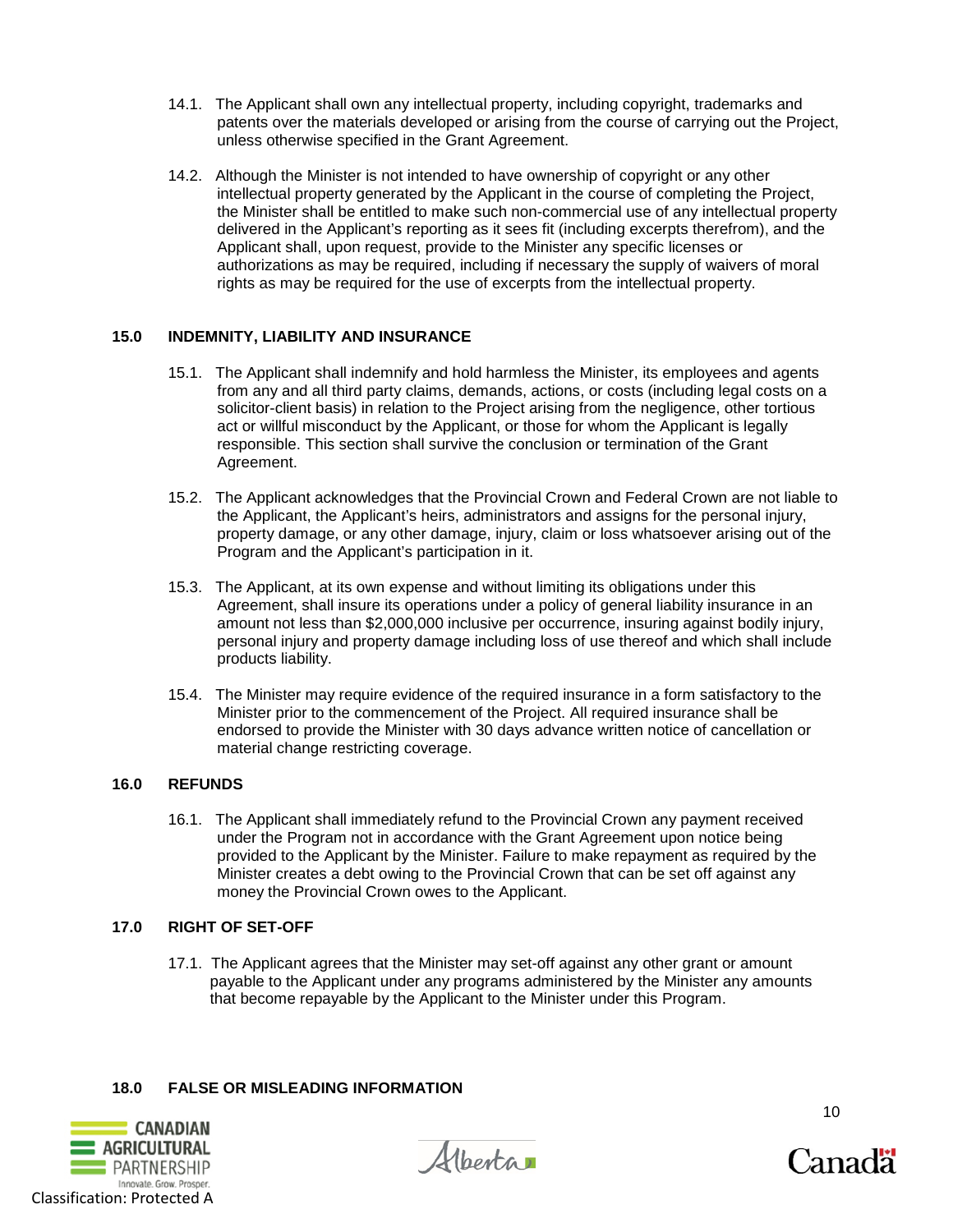18.1. An Applicant who provides false or misleading information under this Program forgoes all rights to benefit from this Program.

### **19.0 DEBTS TO PROVINCIAL CROWN OR FEDERAL CROWN**

19.1. The Minister has the right to deduct from the Applicant's entitlement any amount due and owing to the Provincial Crown or Federal Crown.

### **20.0 REPRESENTATIONS AND WARRANTIES**

- 20.1. By submitting an Application, the Applicant represents and warrants that:
	- a. the Applicant is an eligible applicant pursuant to s. 3.1 of the Program Terms and Conditions;
	- b. the person signing the Application is duly authorized to make the Application to the Program on behalf of the Applicant;
	- c. no Application has been made for the same activities by any other person, including without limitation, a person who is not arms-length or a related person as defined by the Income Tax Act (Canada) or by a shareholder, member or partner who is actively carrying on farming or business on behalf of a corporation;
	- d. the Applicant has made full, true and plain disclosure to the Minister of all facts relating to the activities that are material to its Application, including without limitation all sources of funding from federal, provincial and municipal governments;
	- e. the Applicant has the necessary financial resources to complete the activities listed in the Application;
	- f. no member of the House of Commons or the Senate shall derive any financial advantage from the grant that would not be permitted under the Parliament of Canada Act;
	- g. no current or former federal public office holder or federal public servant to whom the Conflict of Interest Act, the Conflict of Interest Code for Members of the House of Commons, or the Values and Ethics Code for the Public Sector and the Policy on Conflict of Interest and Post-Employment applies shall derive any advantage or benefit from the grant unless the provision or receipt of such advantage or benefit is in compliance with such legislation, codes and policies;
	- h. any person lobbying, as that term is defined in the Lobbyists Registration Act (Canada), on the Applicant's behalf is registered pursuant to that Act;
	- i. the Applicant is not aware of any discussions to effect a sale, transfer, assignment or pledge of interest which would result in a change of the control of the Applicant or of the disposition of all or substantially all the assets of the Applicant;
	- j. the Applicant has adequate human resources, experience and skills to carry out the activities described in the Application;
	- k. there is presently no action, suit, or proceeding being brought or pending or threatened against or affecting the Applicant which could result in the expropriation of any property of the Applicant, or which could affect its operations, properties, financial condition, or its ability to complete the activities described in the Application;
	- l. if activities described in the Application require authorization by an agency, the Applicant has obtained such approval prior to the commencement of the activities;
	- m. the Applicant is in compliance with all laws, orders and authorizations which relate to or affect the Applicant, and is not subject to any order of any court or other tribunal affecting the Applicant's operations;



Alberta



11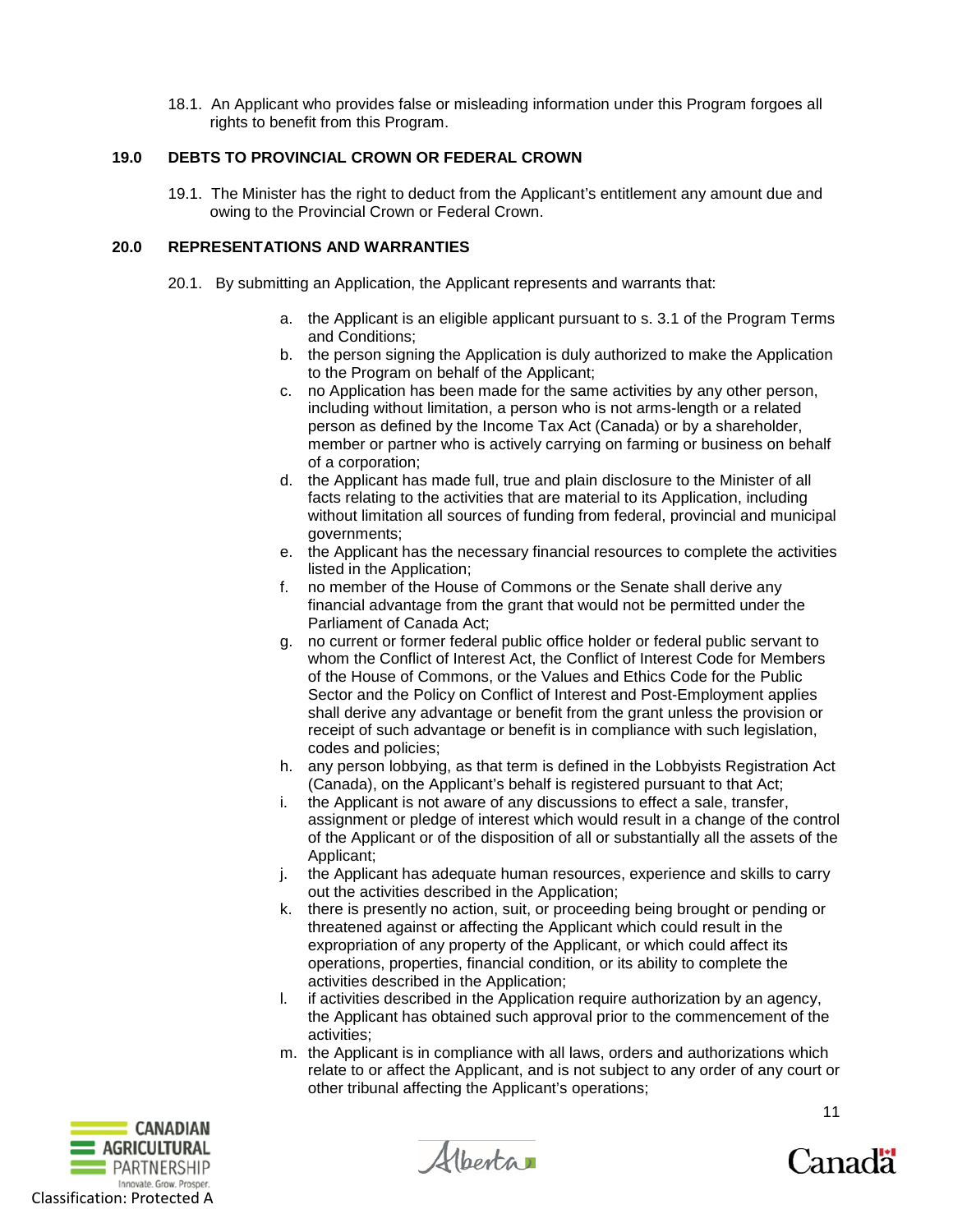- n. the Applicant has the power and authority and all necessary licenses and permits to own and operate its properties and carry on its operations, to make the Application, and to completed the activities described in the Application; and
- o. the execution of the Statement of Certification has been duly and validly authorized by the Applicant in accordance with applicable law, and shall constitute a binding legal obligation of the Applicant.

# **21.0 CHANGE IN CONTROL**

21.1. From the effective date of the Grant Agreement until three years after the end of the Project Term, the Applicant shall not, without the prior written consent of the Minister, cause or suffer to exist any sale, transfer, assignment or pledge of interest which would result in a change of control of the Applicant, or of the disposition of all or substantially all of the assets of the Applicant.

# **22.0 GRANT REGULATION AND DISCLOSURE OF GRANT RECIPIENT INFORMATION**

- 22.1. Payments under this Program are grants subject to the Agriculture and Forestry Grant Regulation. The Applicant acknowledges that, in addition to complying with the Grant Agreement, the Applicant must comply with the Agriculture and Forestry Grant Regulation.
- 22.2. The Applicant acknowledges and agrees that the Minister may disclose the Grant Agreement and its contents by any means chosen by the Minister, including without limitation, tabling it before the Legislature.
- 22.3. The Applicant acknowledges and agrees that the Minister publicly discloses the following information for all grant recipients: the grant recipient name, the amount of the grant, the program the grant is paid under, and the payment date. The Applicant also acknowledges and agrees that the Federal Crown is authorized to publicly release the grant recipient's name, the amount of the grant, and the program the grant is paid under.
- 22.4. The Applicant acknowledges that information and records maintained by the Minister relating to the Grant Agreement are subject to the Freedom of Information and Protection of Privacy Act (Alberta). This Act allows any person a right of access to records in the custody or under the control of a public body, subject to limited and specified exceptions.

# **23.0 SURVIVAL**

23.1. Despite any other provision of the Grant Agreement, those sections which by their very nature continue after the conclusion or termination of the Grant Agreement shall continue after such conclusion or termination.

# **24.0 ASSIGNMENT**

24.1. The Applicant may not assign the Grant Agreement or any right or benefit under it.

# **25.0 GOVERNING LAW**

25.1. The Grant Agreement shall be construed, interpreted, and applied in accordance with the laws and in the courts of the Province of Alberta.

# **26.0 NO AGENCY**

26.1. Nothing in the Grant Agreement is intended to constitute the parties as an agent of the other for any purpose, or to create any relationship of agency, partnership or joint venture.